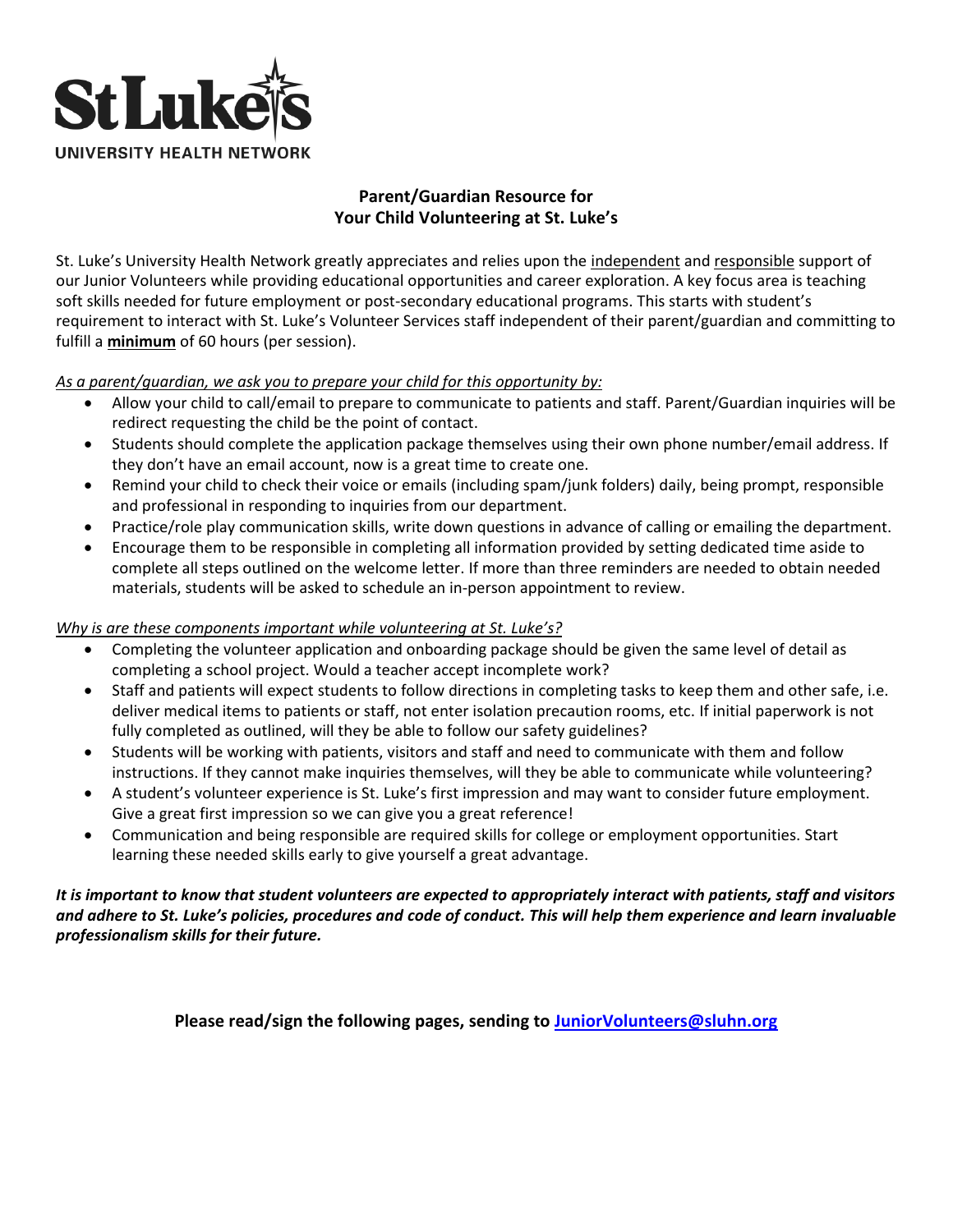

## *Statement of Commitment Minimum Hour Requirements*

To be beneficial to both the volunteer and the Hospital, we expect student volunteers to commit to completing a minimum of 60 hours. *To insure compliance, a signed/detailed list of hours completed or letters of recommendation (upon request) will be supplied if students are able to follow our policies and procedures and complete a minimum of 60 hours.*

### *Summer student volunteers:*

- ✓ Junior Volunteers are to commit to the full session, two shifts (3 4 hours a shift) per week, completing a **minimum** of 60 hours with no more than two (2) weeks of absences throughout the summer. The program begins the  $2^{n\alpha}$ week of June (or when school ends) and finishes at the end of August (right before the first day of school).
- ✓ Review your summer commitments for time away, such as camp, sports, vacation, educational classes/program or other commitments. Students who need more than 2 weeks off will not be eligible for our summer program.

#### *Fall or spring student volunteers:*

- $\checkmark$  Junior Volunteers are to commit to the full fall and/or spring session, 1 shift (3 4 hours) a week for the duration of the session completing a minimum of 60 hours with no more than two (2) weeks of absences throughout the entire session.
	- $\circ$  The fall program begins the last week of August and finishes December 31.
	- $\circ$  The spring program begins the last week of December and ends the first week of June.
- $\checkmark$  It is important to review your schedule of extracurricular activities (including school and outside of school) to ensure you are able to complete your school work, activities and commit to volunteering.

## **By signing this statement of commitment, students and parents/guardians understand a detailed list of hours will not be supplied if a student does not meet the minimum hour requirement.**

\_\_\_\_\_\_\_\_\_\_\_\_\_\_\_\_\_\_\_\_\_\_\_\_\_\_\_\_\_\_\_\_\_\_\_\_\_\_\_\_\_\_\_\_\_\_ \_\_\_\_\_\_\_\_\_\_\_\_\_\_\_\_\_\_\_\_\_\_\_\_\_\_\_\_\_\_\_\_\_\_\_\_\_\_\_\_\_\_\_

\_\_\_\_\_\_\_\_\_\_\_\_\_\_\_\_\_\_\_\_\_\_\_\_\_\_\_\_\_\_\_\_\_\_\_\_\_\_\_\_\_\_\_\_\_\_ \_\_\_\_\_\_\_\_\_\_\_\_\_\_\_\_\_\_\_\_\_\_\_\_\_\_\_\_\_\_\_\_\_\_\_\_\_\_\_\_\_\_\_

Student Name Parent/Guardian Name

\_\_\_\_\_\_\_\_\_\_\_\_\_\_\_\_\_\_\_\_\_\_\_\_\_\_\_\_\_\_\_\_\_\_\_\_\_\_\_\_\_\_\_\_\_\_

Student Signature **Constructs** Date **Parent/Guardian Signature** Parent/Guardian Signature Date

Requested Campus/location to volunteer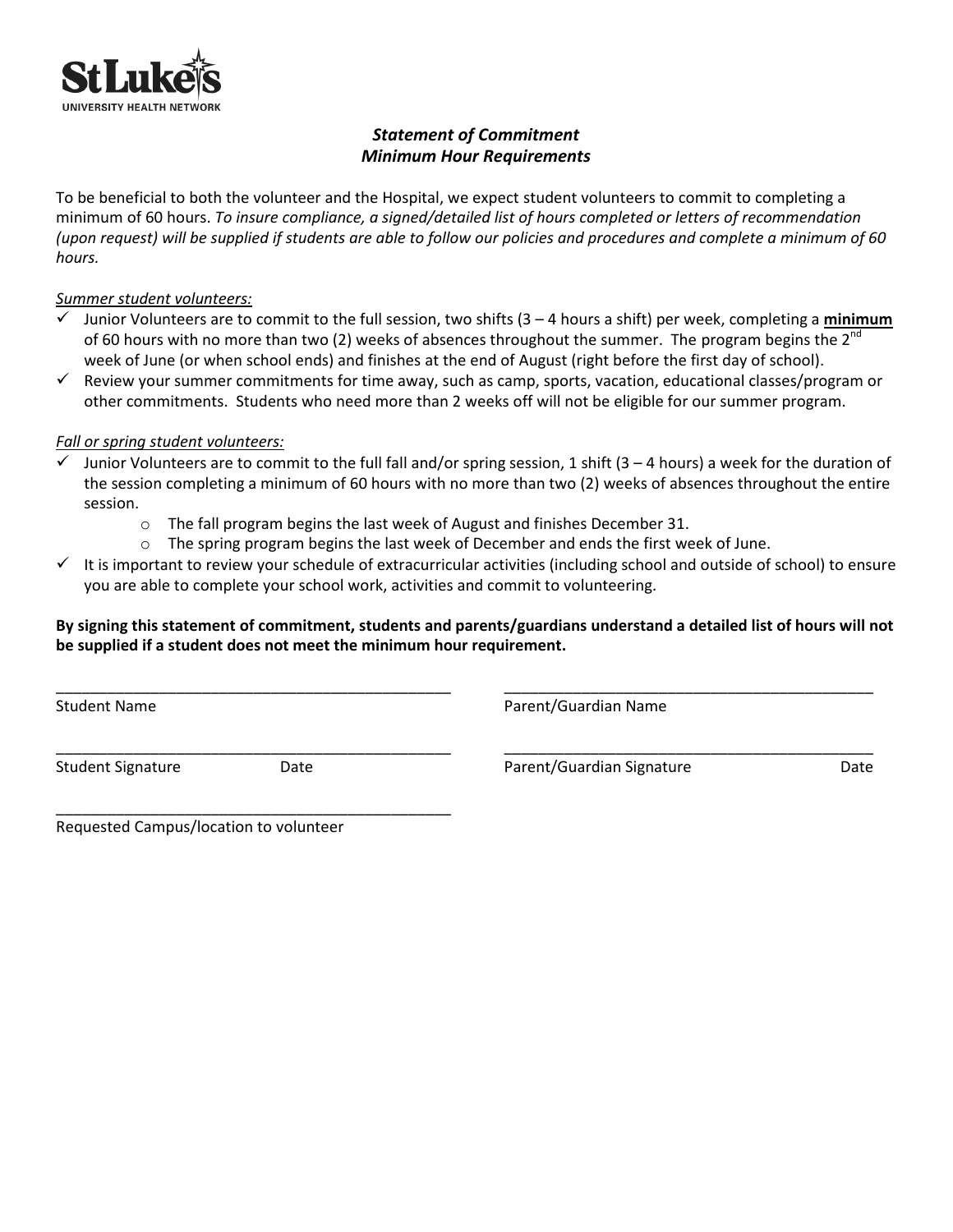

### Junior Volunteer Background Clearances, Consents and Commitments

#### **Background Clearances, Consents and Commitment**

Have you ever been relieved of your assignment or dismissed as a volunteer or employee, resigned to avoid an involuntary termination of assignment or dismissal, or asked to resign in either a volunteer or employment capacity?

#### $\Box$  Yes  $\Box$  No Please explain:

Have you ever been convicted of a felony and/or misdemeanor?  $\Box$  Yes  $\Box$  No Please explain (add additional paper if needed):

Have you ever been involved in a founded or indicated report of abuse or neglect of children or adults under the laws of Pennsylvania, New Jersey, or any other jurisdiction?  $\Box$  Yes  $\Box$  No Please explain (add additional paper if needed):

Have you ever been or are you now excluded, suspended or otherwise ineligible from participation in any federally funded health care program - including Medicare or Medicaid - and are you aware of any threatened or potential exclusion from a federally funded health care program?  $\Box$  Yes  $\Box$  No If yes, please explain.

Have you ever been employed by, or completed an application for employment with St. Luke's Hospital and Health Network? If so, please provide dates of employment or application(s):

\_\_\_\_\_\_\_\_\_\_\_\_\_\_\_\_\_\_\_\_\_\_\_\_\_\_\_\_\_\_\_\_\_\_\_\_\_\_\_\_\_\_\_\_\_\_\_\_\_\_\_\_\_\_\_\_\_\_\_\_\_\_\_\_\_\_\_\_\_\_\_\_\_\_\_\_\_\_\_\_\_\_\_\_\_\_\_\_\_\_\_\_\_\_\_\_\_

#### **Parental Permission and release to hold harmless:**

My son or daughter, \_\_\_\_\_\_\_\_\_\_\_\_\_\_\_\_\_\_\_\_\_\_\_\_\_\_\_\_\_\_\_\_\_\_\_\_\_\_\_\_\_, has my permission to serve as a volunteer at St. Luke's University Health Network ("St. Luke's") as a participant in the Junior Volunteer Program. My signature authorizes the following: 1. I hereby authorize representatives of St. Luke's University Hospital Health Network ("St. Luke's") to conduct a criminal

- background check and a thorough investigation of my personal, educational, volunteer and employment history to determine my suitability to serve in the capacity of volunteer, observer or intern. Intending to be legally bound, I hereby waive, discharge and release St. Luke's, its parent, subsidiaries, affiliates, successors and assigns, employees, representatives and agents, as well as all other persons, organizations, institutions or agencies requesting or supplying such information of and from any all claims, demands, liability or responsibility, known or unknown, arising out or relating in any way to the background checking. I understand my placement at St. Luke's is contingent upon background check clearance.
- 2. Intending to be legally bound, I agree to the following: I hereby consent and authorize St. Luke's University Health Network and its affiliates (the "Network") to take photographs and video/audio recordings of me, and/or interview me and to use and reuse the photography/recordings/interview for any and all purposes relating to the promotion of the Network and its services, patient education, community reports, donor materials, or otherwise, whether appearing in newsletters, web pages, forums, advertising, publications, displays, written or audio media releases, or other formats. I irrevocably release the Network, its employees and agents, from any and all claims or liability arising from or connected with the taking, use, or distribution by the Network of my photography/recordings/interview. I understand and agree that I will not receive any compensation in any form from the Network or from any other source as a result of allowing by photography/recordings/interview to be taken, used, or distributed.
- 3. I understand that a volunteer is a person who willingly offers to serve without expectation of compensation, payment or employment. As part of my commitment, I will commit to give a minimum of 60 hours, per session, during my volunteer experience. I agree to take the necessary orientation and training provided by the hospital staff. I will perform my assigned tasks as outlined in my assignment guide to the best of my ability on behalf of St. Luke's University Health Network. I am aware that staff is depending on me to arrive on the scheduled day and time and will be conscientious in reporting all absences. I understand in the performance of my assignment as a volunteer at St. Luke's University Health Network that I must abide by all applicable policies, including the requirement to hold all patient and client information in strict confidence. I understand that any violation of the confidentiality of patient information or any other policy or expectation as determined by St. Luke's in its sole discretion will result in my being relieved of my volunteer assignment. The information that is provided on this application is true, correct and complete to the best of my knowledge.
- 4. I understand that in order to volunteer, my child will need to have a TB Test (either through bloodwork or skin testing) and annual seasonal flu shot and will accompany my child to have these completed.
- 5. I understand that as part of my volunteer experience, I may be exposed to seeing graphic depictions of individuals or body parts, medical tests/procedures, etc and assume any and all risk.

Signature (Parent/Guardian) Date Development of the Telephone

\_\_\_\_\_\_\_\_\_\_\_\_\_\_\_\_\_\_\_\_\_\_\_\_\_\_\_\_\_\_\_\_\_\_\_\_\_\_\_\_\_\_\_\_\_\_\_\_\_\_\_\_\_\_\_\_\_\_\_\_\_\_\_\_\_\_\_\_\_\_\_\_\_\_\_\_\_\_\_\_\_\_\_\_\_\_\_